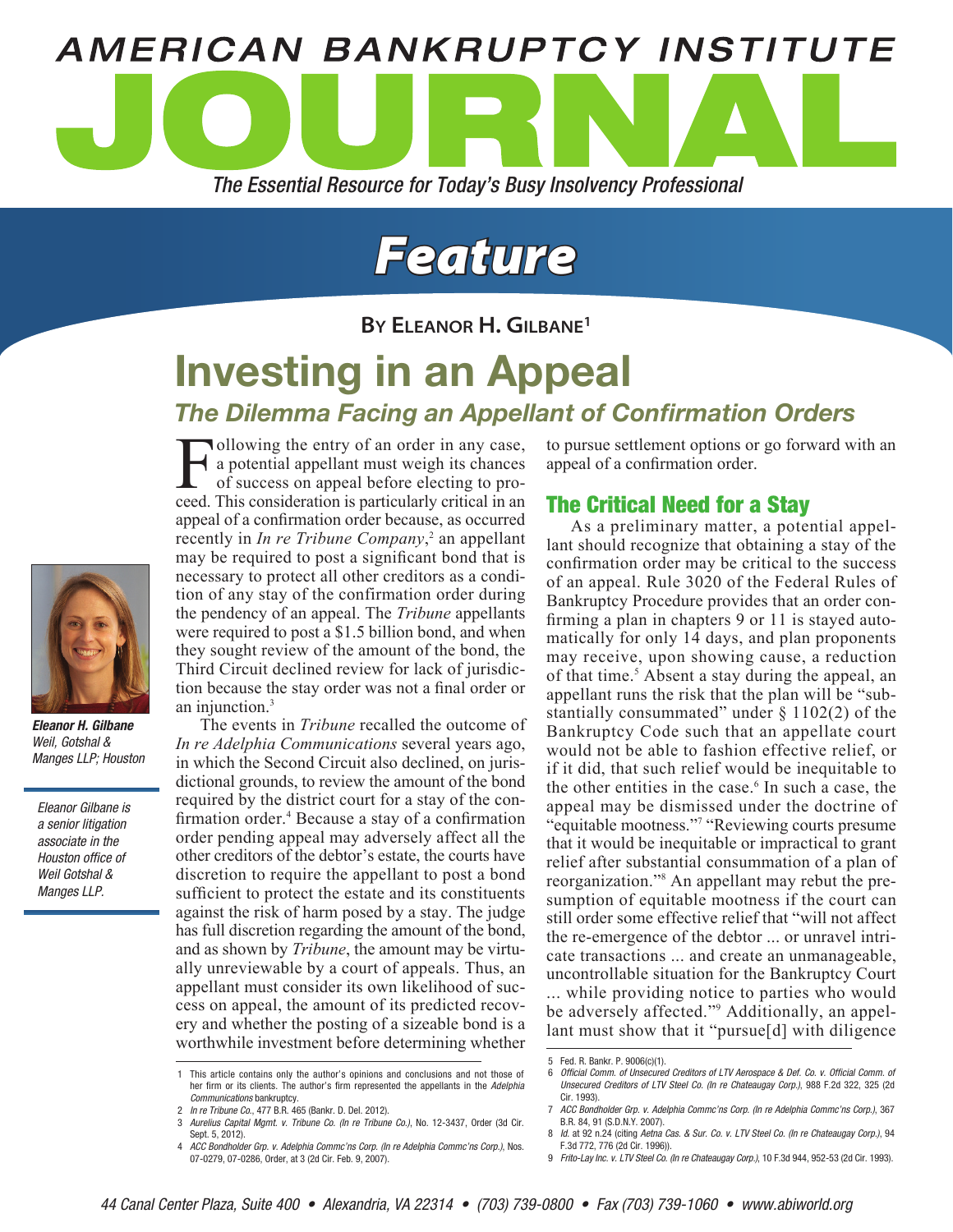all available remedies to obtain a stay of execution of the objectionable order."10

An appellant that wants to avoid the risk of equitable mootness must move for a stay before the bankruptcy court immediately upon entry of the confirmation order. In order to receive a stay, the movant must demonstrate (1) a likelihood of success on appeal, (2) that irreparable injury will result to the movant in absence of the stay, (3) that the stay will not substantially harm other parties in the litigation (*i.e.*, debtor and its other creditors) and (4) that a stay is in the public interest.<sup>11</sup> Importantly, "[a] stay is not a matter of right, even if irreparable injury might otherwise result."12 Rather, appellants "bear ... the burden of showing that the circumstances justify an exercise of that discretion."13

#### Bond Required in the *Tribune* Appeal

In *Tribune*, the appellants, who were noteholders of senior and subordinated debt, objected to a settlement of fraudulent-transfer claims embodied in the reorganization plan. The noteholders' claims, of which the appellants held a substantial portion, amounted to \$2 billion excluding interest and \$2.3 billion if interest was considered. The appellants argued that the plan's provision of \$369 million to senior noteholders and nothing to subordinated noteholders was inadequate. If greater value had been received for the fraudulent-transfer claims, the appellants argued, the senior noteholders would have received close to full recovery.

Following confirmation, the *Tribune* appellants immediately filed a notice of appeal and sought a stay of the order from the bankruptcy court during the pendency of their appeal. The bankruptcy court granted a stay under Fed. R. Bankr. P. 8005, but conditioned the stay on a \$1.5 million bond.14 In determining the bond amount, the *Tribune* court considered the potential harm not just to the debtors but also to all non-moving creditors. The bond must protect "against diminution in the value of the property pending appeal ... secure the prevailing party against any loss that might be sustained as a result of an ineffectual appeal ... [and] guarantee ... the costs of delay incident to appeal."<sup>15</sup>

The security required to protect every creditor of a debtor's case during the pendency of the appeal of a confirmation order is often exponentially larger than a bond that would be posted in a bilateral litigation under Rule 62(d) of the Federal Rules of Civil Procedure, which would be commensurate with the amount of the judgment.<sup>16</sup> The potential risk inherent in a two-party case may be the possibility of the judgment debtor's insolvency and inability to satisfy the judgment if sustained on appeal. The maximum loss to the appellee would thus be the amount of the judgment. In contrast, the potential risk to the estate and its creditors in an appeal of a confirmation order may be the entire value of recoveries to all creditors if the appeal puts that value at risk. In assessing the amount of the necessary bond, the *Tribune* court considered lost opportunity costs resulting from the delay of distributions, additional administrative expenses, harm

12 See, e.g., Indiana State Police Pension Trust v. Chrysler LLC, 556 U.S. 960, 961, (2009) (vacating stay) (internal citations omitted).  $13$  *ld.* 

15 Id. at 478 (citation omitted).

16 Olcott v. Delaware Ford Co., 76 F.3d 1538, 1559-60 (10th Cir. 1996).

caused by the delay in debt refinancing and the potential risk to non-moving creditors that would receive equity under the plan that would now be subject to market fluctuation.17 The court noted that the movants did not propose an alternative amount for a bond, but rather argued that no bond should be required at all.18 This failure of the movants resulted in the court requiring the movants to post full security. "It has been recognized 'if the movant seeks imposition of a stay without a bond, the applicant has the burden of demonstrating why a court should deviate from the ordinary full security requirement ... the Court declines to do Appellant's work for it."<sup>19</sup>

### **A future appellant facing similar circumstances ... should consider the likelihood that a large bond will be required to secure a stay of a confirmation order.**

The *Tribune* appellants sought review by the district court of the amount of the bond required by the bankruptcy court. As before the bankruptcy court, the appellants did not argue for an alternate amount of the bond, or that they were unable to post the bond; rather, they argued that no bond was necessary because the alleged harms that could befall the other creditors were merely hypothetical.20 District Judge Sleet denied the appellants' request to modify the bond, and the appellants then sought review by the Third Circuit. The appellants argued that the \$1.5 billion bond was akin to an injunction and thus, the amount was reviewable under 28 U.S.C.  $\S$  1292(a)(1). The Third Circuit disagreed and denied review, holding that the order was neither final nor otherwise appealable as an injunction under 28 U.S.C. § 1292(a)(1).<sup>21</sup>

The *Tribune* appellants were initially fortunate with respect to the risk of equitable mootness of their appeal because even absent the stay, the debtors faced a delay of the plan while they sought approval from the Federal Communications Commission (FCC) to transfer licenses. Approval was received from the FCC, however, on Nov. 16, 2012.22 On Jan. 18, 2013, the reorganized debtors moved to dismiss the appellants' appeal (and other appeals for which no stay was sought) on the grounds of equitable mootness.<sup>23</sup> No decision has been rendered yet.

#### Comparison to *Adelphia Communications*

Numerous comparisons can be drawn between the appeals in the *Tribune* case and in the *Adelphia Communications* case several years earlier.<sup>24</sup> In *Adelphia*, the bankruptcy court denied aggrieved bondholders a stay pending an appeal of the confirmation order, but upon an emergency application, the district court subsequently grant-

<sup>10</sup> Id.

<sup>11</sup> Fed. R. Bankr. P. 8005.

<sup>14</sup> In re Tribune, 477 B.R. at 483.

<sup>17</sup> In re Tribune, 477 B.R at 480-83.

<sup>18</sup> Id. at 482 n.11.

<sup>19</sup> Id. (quoting In re W.R. Grace & Co., 475 B.R. 34 (D. Del. 2012)).

<sup>20</sup> Appellant's Memorandum of Points and Authorities in Support of Emergency Motion, at 16-22, Aurelius Capital Mgmt. LP v. Tribune Co. (In re Tribune Co.), 1:12-cv-01072, Aug. 24, 2012, ECF No. 4.

<sup>21</sup> Aurelius Capital Mgmt. v. Tribune Co. (In re Tribune Co.), No. 12-3437 (3d Cir. Sept. 5, 2012).

<sup>22</sup> In re Tribune, Letter from W. Bowden to Hon. Sleet, Case 1:12-cv-01072 (Dec. 5, 2012), ECF No. 55. 23 In re Tribune, Motion to Dismiss Based upon Equitable Mootness, Case 1:12-cv-00128, Jan. 18, 2013, ECF No. 58.

<sup>24</sup> ACC Bondholder Grp. v. Adelphia Commc'ns Corp. (In re Adelphia Commc'ns Corp.), 361 B.R. 337 (S.D.N.Y. 2007)).